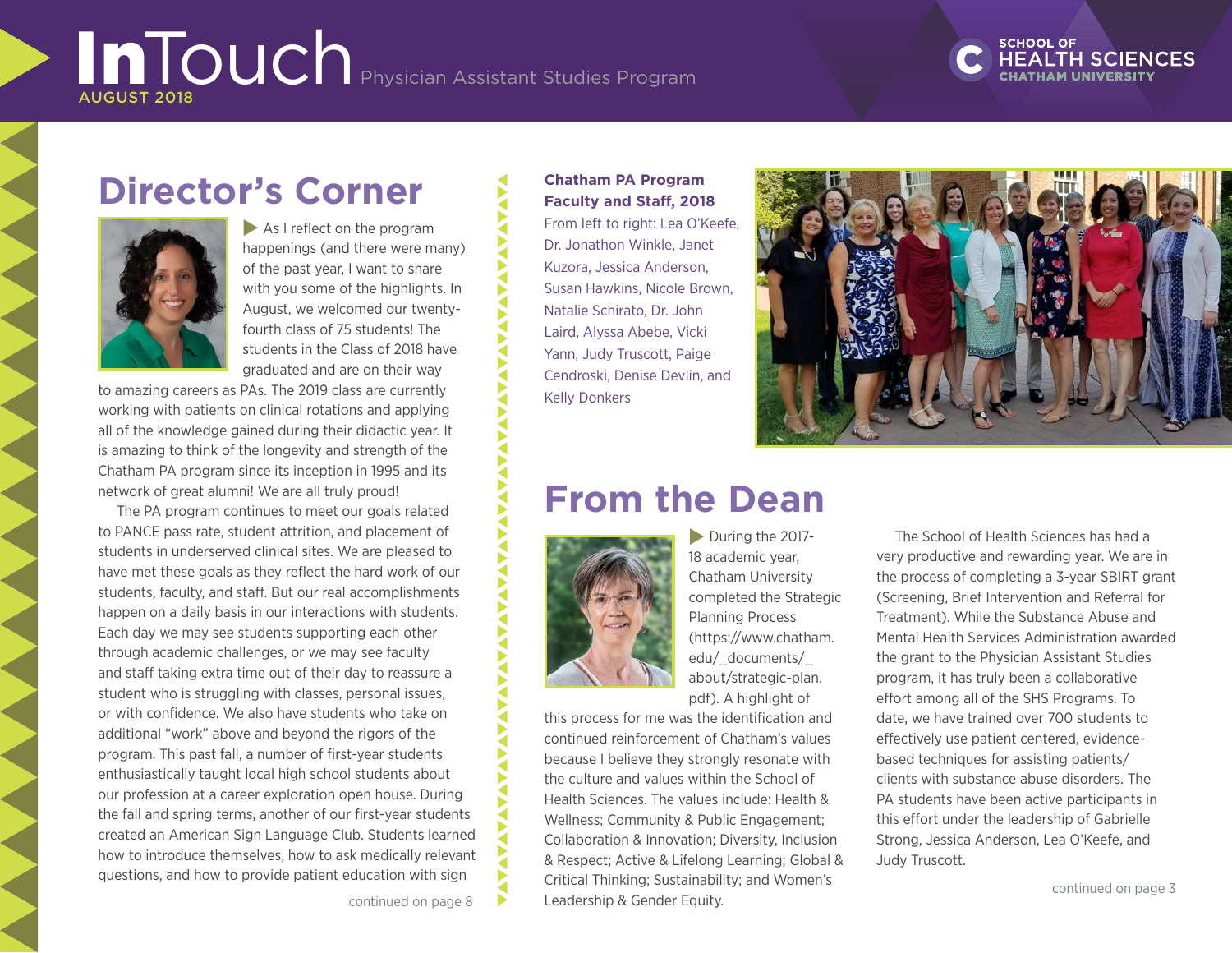

### From the Medical Director

Dear Chatham PA Alumni,  $\blacktriangleright$  I am thrilled to be entering my fifth year as medical director of the Chatham PA studies program. As I have grown into this job, my focus has been on building relationships with the students and growing

in my own understanding of the partnership between PAs, physicians, and other professionals in the team environment where most of us now work. I have worked closely with several PAs in my own practice, and this past fall my practice welcomed in a newly-minted Chatham grad, who sought us out after hearing about the work that we do with underserved populations including refugees, people in recovery, and people who lack adequate insurance.

I will be continuing my involvement with the first-year class, both as a guest lecturer on topics including social and family history, diabetes, hypertension, vaccination, and end-of-life care, and as the instructor for the Critical Reading of the Literature course. In the age of evidencebased medicine, understanding cutting edge research and being able to assess its quality and relevance is a crucial clinical skill. I look forward to learning together in class, online, and in the small-group journal club sessions that I host at my house each year to make sure that we each meet personally. We will also continue to welcome second-year PA students for the Family Medicine and Pediatrics rotations. I will have the chance to mentor five second-year students, four

of them on an extended stay, combined rotation in Family Medicine and Pediatrics.

Finally, I hope that the coming months will see publication of my book, *Healing People, Not Patients: Building Sacred Relationships in Modern Healthcare.* The book explores the "micro-ethics" of communication in the one-onone relationship between healer and patient and how that relationship fits (or doesn't) into the system. I state this because in June, we will be launching a half-day communication class for the returning second-years, as they stand between their clinical rotations and real medical practice. We hope to reinforce the message of seeing the person first, not the disease, or the "consumer," and provide real tools that can be used in the clinic to embody this message, not just give it lip-service. That message is the first step toward truly "sustainable" healthcare, a topic that I will be lecturing on during the May athics course for the first-years for the first time this year, which follows the University mission to infuse the concept of sustainability across all disciplines and departments.

Thank you all for your continued support. I am proud of what I have seen our students accomplish in the time I have been here, and can only look forward with hope to even more in the future.

Jonathan Weinkle, MD, FAAP

#### **The Jane Burger Advising Award Presented to Susan Hawkins!**

 $\blacktriangleright$  "The Jane Burger Advising Award, established in honor of Dr. Jane Burger an alumna of the class of 1966, recognizes a faculty advisor who best exemplifies the sensitivity, mentoring spirit, and commitment to students as expressed by Dr. Burger herself. The award recipient is selected based on the nominations of students who share how a particular faculty member has impacted their experience at Chatham University. The recipient of the Jane Burger Advising Award for the 2017- 2018 academic year demonstrates a strong commitment to the academic,

personal and professional development of students and engages with causes across the University to support students in and outside of the classroom and strengthen the Chatham community."

Dr. Jenna Templeton presented this prestigious award to our very own Susan Hawkins this past spring at Closing Convocation. Students submitted stories of experiences with Susan — stories of gratitude of her advice, encouragement, and feedback. As many students can attest, Susan is beyond amenable to help any student at any time. Susan has been advising PA students for 23 years here at Chatham. Her wisdom in all areas curriculum, test-taking, wellness, communication, and synergy among students has led to the success of hundreds of Chatham PA graduates. We congratulate her on this esteemed award!



with Sue and David Finegold and Judy Truscott at Closing Convocation.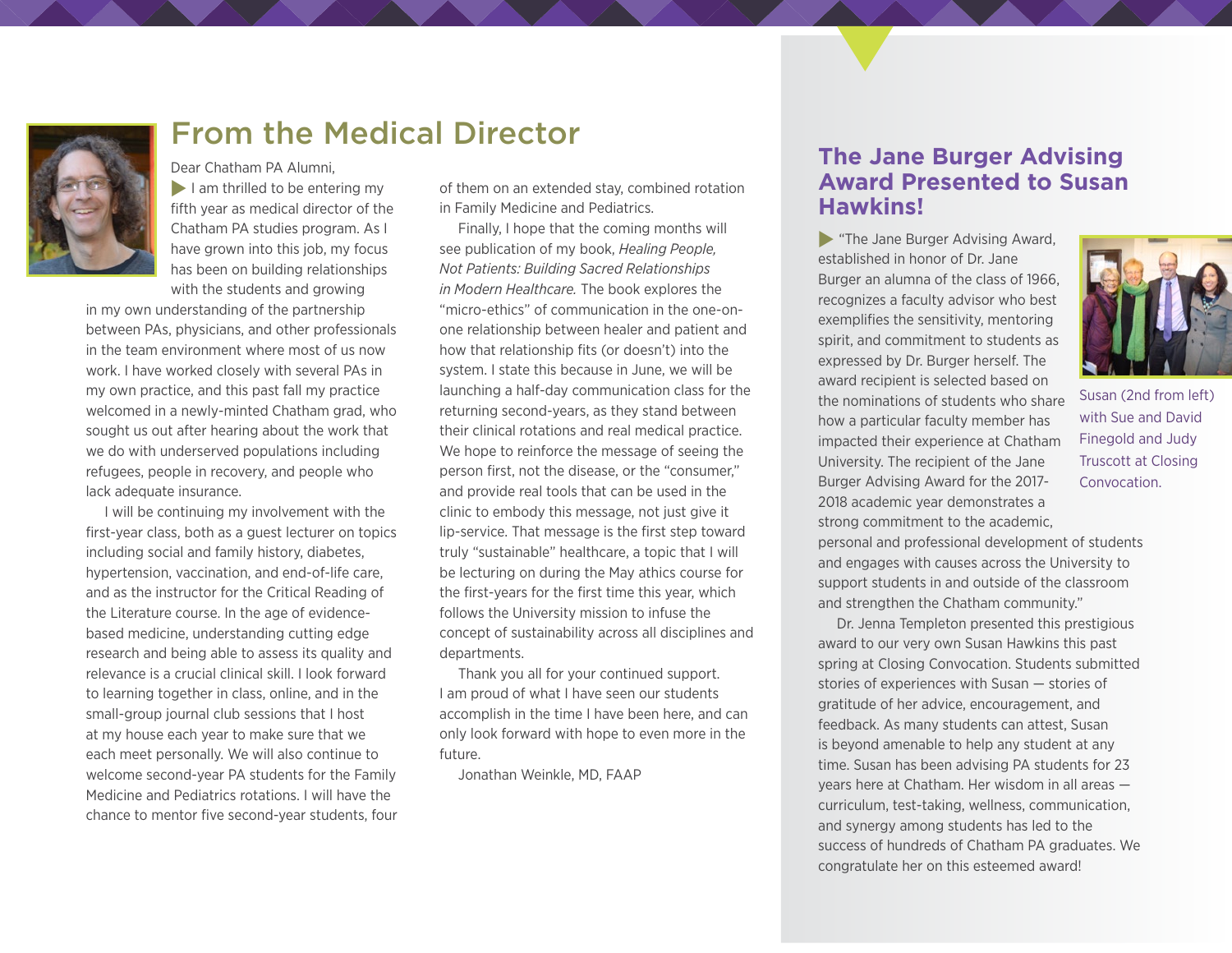# **Graduating Class of 2018!**

Congratulations to the PA Class of 2018! Chatham faculty and staff wish you the best in your future endeavors!







#### 

#### **From the Dean,** *continued from page 1*

Several highlights from the School merit recognition. The counseling psychology program was awarded a multi-year HRSA Grant (WELL Project) that focuses on training psychologists in integrated care models. The occupational therapy program co-sponsored the "Out of the Darkness Campus Walk" for the second straight year in collaboration with the American Foundation for Suicide Prevention. The movement science department has begun the process of applying for initial accreditation for the athletic training program. Finally, the healthcare informatics program has developed two fully online 12-credit certificates, one in informatics and the other in analytics.

In conclusion, it was wonderful to meet many of you at the twenty-year anniversary celebration of the PA program last year. I look forward to the next event to meet even more of you!

Patricia a. Soway

# **Chatham PA Pin**

 $\blacktriangleright$  The white coat, the scrubs, and the stethoscope are articles of who we are as PAs. Now, a purple pin of prestige can be seen on our alumni. As Chatham alumni—1,000+ strong— we practice with pride each day as we help those in need. This year, our Chatham University PA pin was designed for our alumni. This pin is a symbol of not only our accomplishment, but our allegiance, commitment, and of pride to our program. It is also given as a thank you to

our alumni who have committed to service to our program and development of our students whether through precepting, interviewing, lecturing, and mentoring. As we practice in nearly all 50 states, the pin will serve as a valuable peer recognition and demonstrate the strength of our alumni relationships.

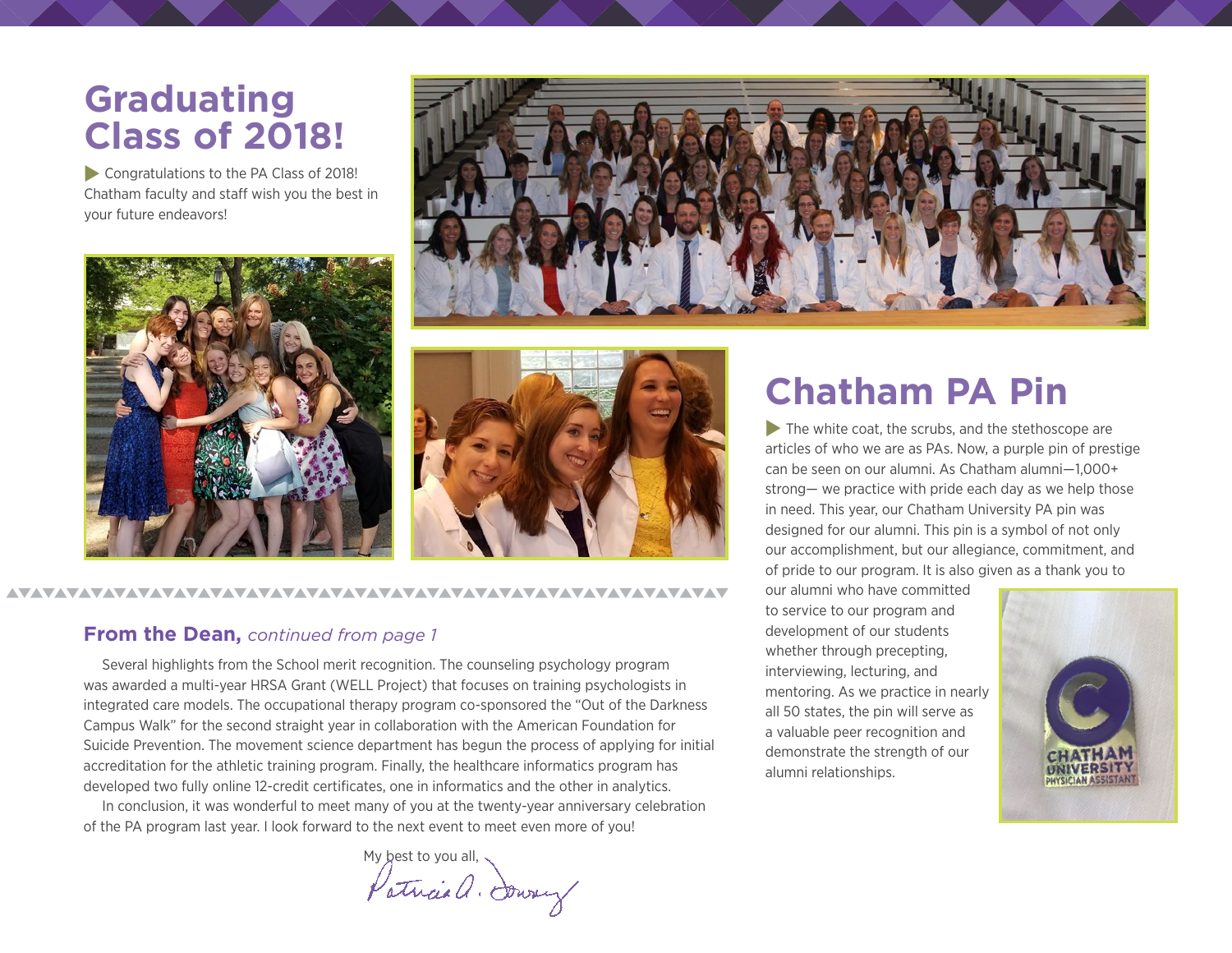## ALUMNI SPOTLIGHT



# **Amy Casale, MPAS '15, PA-C**

*Amy is a 2015 graduate of Chatham's PA program. Prior to practicing as a PA at the UPMC Stofman Plastic Surgery practice, she completed a UPMC Advanced Practice Provider Residency. Her road to becoming a physician assistant began with chemistry and psychology degrees from Case Western Reserve University. She then joined Teach for America in Connecticut. Amy is active in our Alumni Association and participates in PA program events such as our annual Alumni Forum. Her professional affiliations include the Association of Postgraduate Physician Assistant Programs (Alumni Chair) and AAPA.* 

#### Tell us about your fellowship at UMPC Advanced Practice Provider Surgical Residency.

 $\blacktriangleright$  I spent my first year out of school as a surgical resident with UPMC. During this time a rotated between five different hospitals on various surgical services. It was a difficult year, as the expectations are extremely high, but it was one of the best learning experiences I have ever had. I had the opportunity to fine tune my surgical, patient management, and logistical skills, which are difficult for any first year PA. I also spent time with great doctors, residents, and nurses, which ultimately led me to find my perfect job.

#### What would you tell our students about pursuing a post-graduate residency?

 $\blacktriangleright$  I believe that post graduate education is a great way to specialize in a certain field, or to gain more experience so that you can be more confident. I do not think that post graduate education in the PA field should be a requirement. I know plenty of high functioning PAs who did not have the same training as I did. I recommend that students who are interested in post graduate education should pursue it, but to not feel discouraged if it does not come to fruition.

#### What was a highlight of the PA program for you?

 $\blacktriangleright$  Where do I begin! I absolutely loved our staff and my classmates. My highlight was probably when I guessed the first structure on Unit 6's anatomy test, as we always took bets on what it would be, and Dr. Laird didn't know what everyone was laughing about. It was awesome!

#### What was the most rewarding aspect of your graduate studies at Chatham?

 $\blacktriangleright$  I really love the Chatham community and I love coming back to help out with the different events, whether it is interviews or a happy hour.

#### How did Chatham's PA program prepare you for healthcare and ever-changing medicine?

 $\blacktriangleright$  Chatham's focus on making self-directed learners helped me become a lifelong learner. I feel that I am able to find the answer to almost any question because Chatham's PBL made me do that all the time. I feel that I am prepared for the changes because I know how to teach myself.

#### What are some lessons that you have learned since practicing medicine as a PA?

 $\blacktriangleright$  Things are not always what they seem. I have had plenty of patients surprise me with either a strange diagnosis or an unforeseen obstacle. I think that it is important to try to see the patient as a whole person, not just their illness or current problem. I try very hard to make connections with patient and their support group so that I know at the end of the day they will receive the best care.

#### Did you participate in any volunteer programs while you were a student? In what area do you hope that students become active?

 $\blacktriangleright$  When I was a student, I actually was caring for a sick family member which limited my ability to volunteer. I wished that as a student body we were more active in community health outreach projects, whether it be doing first aid at the marathon, or volunteering at a local shelter. I think having those opportunities readily available for students is a great way for them to interact with the community.

#### What advice or insight do you have for our newest graduates and students who are entering the program?

 $\blacktriangleright$  For graduates, find a job you love and know that your first job may not be that. After PA school you need to do some soul searching to discover what kind of PA you want to be and how you want to work, then try to find a job that comes close to that.

For new students, get comfortable being uncomfortable. The next few years are going to be uncomfortable at times. You are going to have struggles and successes. Cherish both, as they will make you a better PA and person. Also, be organized. Get your work done in a timely manner, because you are part of a team and your team needs you.

For both groups: be nice. It is my policy to be nice to everyone I meet no matter how bad of a day I am having.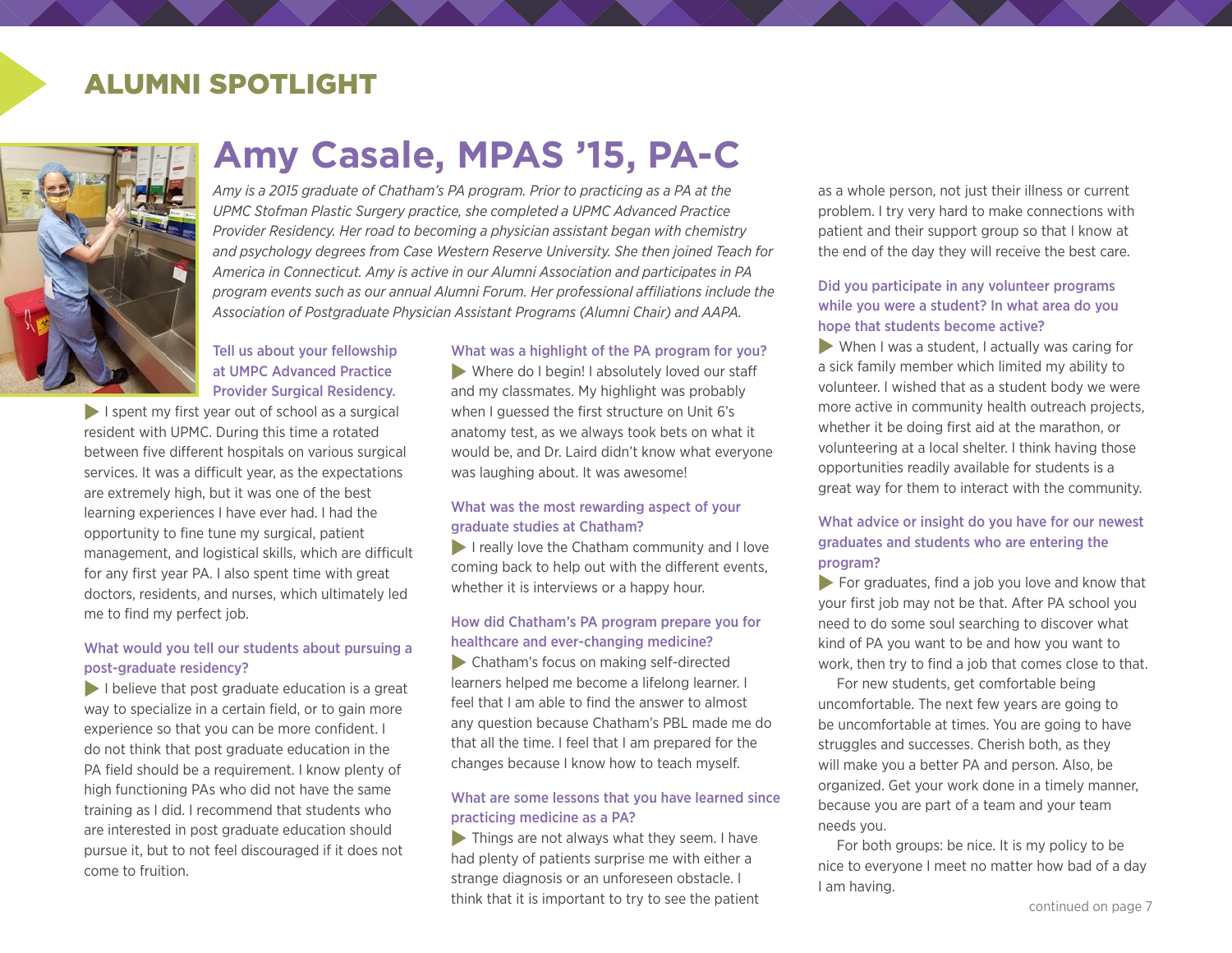# Sign Language Club

Shea Shovlin, PA-S, Class of 2019

 $\blacktriangleright$  I wanted to start a sign language club because I think that as future health care providers, it is important to learn about individuals from a variety of backgrounds, cultures and ethnicities. Furthermore, I think that communication is a vital part of being a compassionate provider. Many of my relatives are deaf and they have taught me so much about deaf culture, embracing differences, and the importance of not only communication, but also understanding.

Since November 20, 2017, my fellow classmates and I have met once a week during our lunch break. The meetings start with a video about deaf culture, which is followed by a discussion of the video, and then learning words and short phrases in sign language. This year, the class learned the alphabet and phrases such as, "Hello, my name is" and "It is nice to meet you." In addition, they have learned useful terms for clinical year including *allergy, medication, surgery, x-ray, hurt, help,* and *sick*. Since the start of clinical year, four classmates have had interactions with deaf patients. One student, Brandyn Reinhart, states, "Being able to sign to a deaf patient was not only rewarding for me as a future provider, but also the huge smile and joy on the patient's face when I was simply able to greet him and tell him my name, made the time spent in Sign Language Club 100% worth it!"





# Suicide Prevention

 $\blacktriangleright$  Chatham PA students helped to raise not only awareness but also \$1,400 for the American Foundation for Suicide Prevention and the Brain & Behavior Research Foundations. The gentlemen from the PA Class of 2019

participated in Mustache March with some interesting growth of their mustaches throughout the entire month of March. Great job gentlemen and to all whi supported this cause! Many students also participated in the "Out of the Darkness" walk on Chatham University's campus on April 7 to increase awareness and raise funds that allow AFSP to invest in new research, create educational programs, advocate for public policy, and support survivors of suicide loss.



#### 

# **WELLNESS Luncheon**



 $\blacktriangleright$  The tradition continues! The class of 2019 feasted on a delicious and healthful WELLNESS luncheon provided by the PA faculty and staff this past spring in celebration of "Wellness." Students designed individualized wellness programs that impacted their personal health during the spring term. These aspects included physical, emotional, spiritual, mental, intellectual and/or social wellness. Students discussed their plans amongst their PBL groups and received and provided support for each other. Students then had the opportunity to reflect on themselves and the impact of attaining their wellness goals.

We know, as practitioners, the importance of creating and maintaining healthy lifestyles so that we can better provide care to our own patients. We all have encountered our own struggles with wellness at some point

in our lives. Understanding and achieving our own wellness will always be imperative for ourselves and the people who surround us. How are you doing today? How well are you? Have you set some personal wellness goals? Is it time to take time for yourself so that you can take care of your family, friends, and patients better? Send us your thoughts! What have you done for your own personal wellness? Inspire us! Tell us about your wellness plan: p.cendroski@chatham.edu.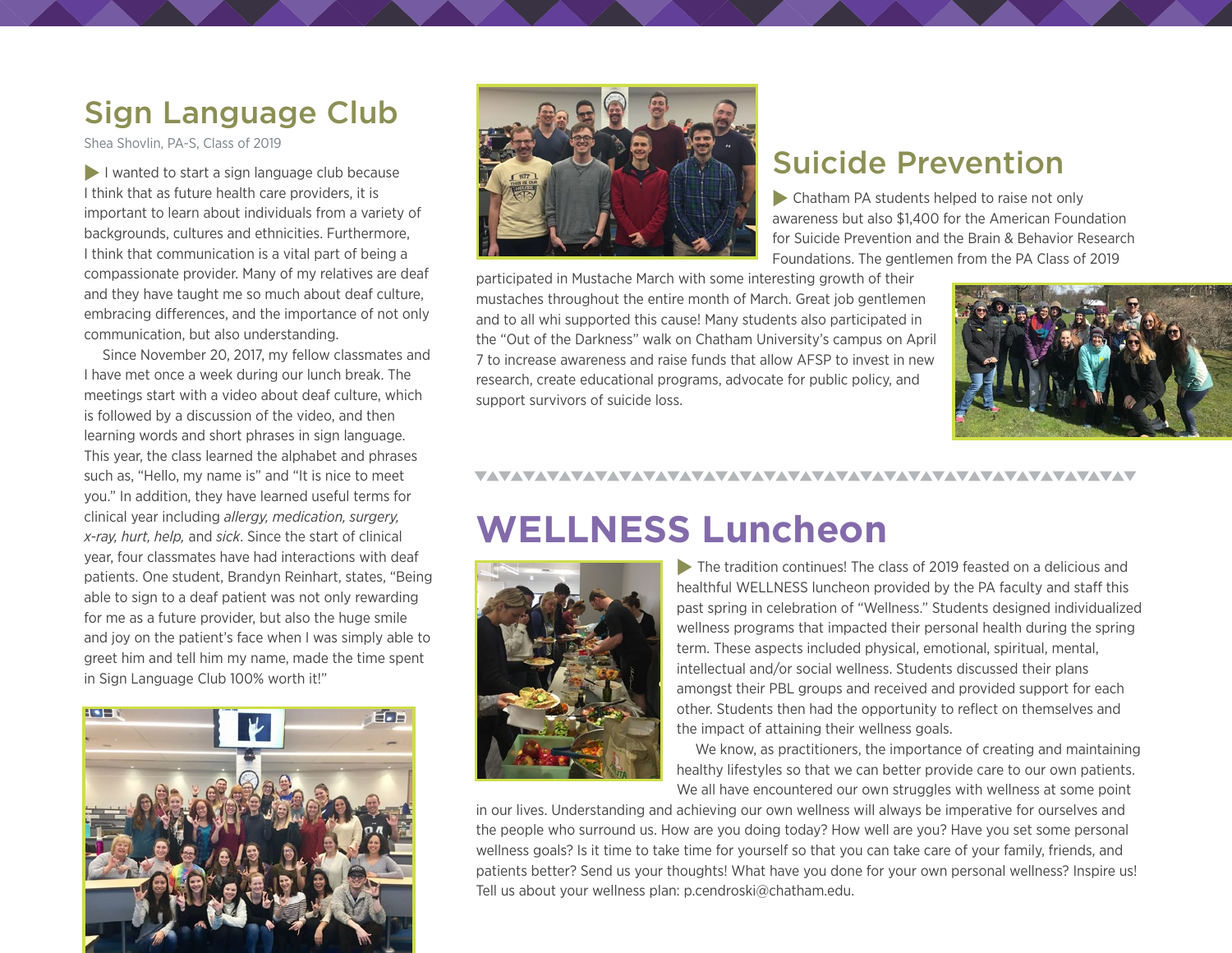#### See who we are and picture yourself here….

### **Career Exploration within the School of Health Sciences**

**Don October 20, 2017 the School of Health** Sciences (SHS) partnered with Chatham's Office of Admission to pilot a SHS Career Exploration Day for high school students. The goal was exposure and differentiation of the health professions. Twentyfive high school juniors and seniors from three neighboring high schools participated in hands-on exploration of the following disciplines: nursing, occupational therapy, physical therapy, physician assistant, and psychology. All activities were developed to be engaging and increase knowledge of what each health profession does in the field. Fifteen first-year students from the PA Class of 2019 served as graduate student guides, session assistants, and post-discussion facilitators. In the skills lab, PA students and faculty guided participants through a patient encounter simulation, as participants practiced a basic eye exam and reflexes. Comments from participants included, "I learned a lot more about PAs because I didn't know much about them." and "The profession I was most interested in was psychology, but I took an interest in PA."

A shorter version of this activity was run in July 2018 over three sessions with 32 middle school students from the [FAME Academy\\*](https://famefund.org/fameacademy/). Participants learned about the PA profession from faculty; eight members of the PA Class of 2018 discussed activities that occur during their year of clinical rotations, and then gave tours of the PA skill lab tours.

*\*FAME is the Fund for Advancement of Minorities Through Education. FAME provides both rigorous preparatory education and scholarships to African American youth.* 

# **Jewish Healthcare Foundation — Death & Dying Fellowship**

 $\blacktriangleright$  The Death & Dying Fellowship is a 10-week fellowship offered through the Jewish Healthcare Foundation and aims to expand knowledge, comfort, and competence surrounding the medical, legal, social, cultural, and spiritual aspects of end-of-life care for patients. Fellows chosen are graduate students from interdisciplinary disciplines including the health sciences, public health, law, pastoral care, and business among others. The 2018 fellowship cohort included two Chatham MPAS students who shared the following sentiments regarding their experiences:

"I was fortunate to participate in the 2018 JHF Fellowship on *Death and Dying*. My experience included working with other healthcare professionals to learn about how to provide better care for our patients near the end of their lives. I had the opportunity to hear providers in diverse settings (such as skilled nursing, hospice, intensive care, community health, and pediatrics) discuss their unique successes and challenges. Equipped with this experience, I recognize the communication skills, compassion, and clinical competency it takes to be a good provider to these patient populations."

Jacob Birkline, PA-S, Class of 2019

"'Seventy percent of Americans say they prefer to die at home; only 25% actually do. Eighty percent of people want to talk to their doctor about end-of-life care; only 7% have. Ninety

. . . . . . . . . . . . . . .

percent of people think it is important to talk about end-of-life care with family; less than 30% have.' These are the statistics that made me want to learn more about *Death and Dying* and how to have conversations with my future patients.

The *Death and Dying* fellowship challenges healthcare providers to look at the current standards of care and determine how we can make a difference. We visited different facilities each week including a long-term care facility, hospice facility, children's hospital, and intensive care unit to name a few. I think it is important to see each level of care and how conversations about death and dying are vital in each level of care.

Families and patients will remember most when their healthcare provider says, 'The cancer is back.' or 'We did all we could, but your mother has passed.' The fellowship teaches how to have these conversations in the most compassionate way. Compassion includes understanding spiritual and cultural differences, which are also touched on during the fellowship. They even allow you to practice!

From the hardest conversations to establishing advanced directives and living wills, we owe it to our patients to be well versed in their options. Death will happen and the patients' wishes are most important.

The Jewish Healthcare Foundation Death and Dying Fellowship is an amazing opportunity. You will leave with a strong foundation which will grow with practice!"

Ariel Lucci, PA-S, Class of 2019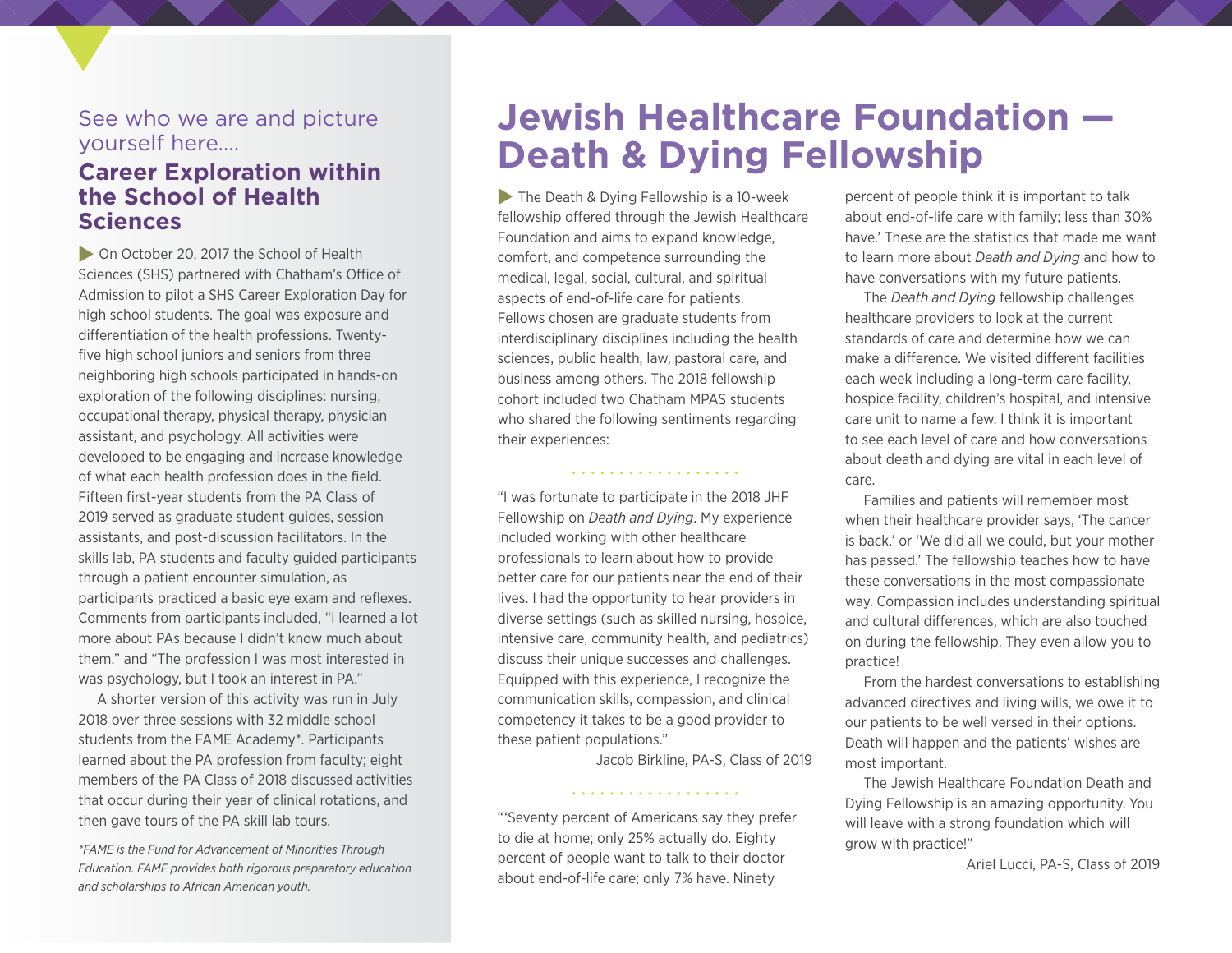# PROGRAM ARCHIVES **Alumni,** *continued from page 4*

A short 23 years ago, the Chatham PA program was housed in the basement of the University's Chapel. After then spending the next 15 years in Dilworth Hall, the program has been in Chatham Eastside since 2008. Thank you to the Chatham University Archives & Special Collections for a trip down memory lane! These photos illustrate the early years and the first PA class who graduated in December of 1997. Students shown are Mary Stallings Gump, Michael Durbin, and Dawn Griebling. Instructors are Susan Hawkins and Dr. Linda Allison.









You are among one of the first physician assistant alumni to be elected to the Chatham University Board of Trustees. What do you think you have to offer as a representative of the healthcare community?

∢

 $\tilde{\mathbf{S}}$ ◀

▶ ◀ Š

 $\tilde{\mathbf{S}}$  $\tilde{\mathbf{S}}$ Š ₹ Б ₹

**ANAVANA** 

Е Б Š **AVA** 

**AVA**  $\tilde{\mathbf{S}}$ ₹ Š

 $\blacktriangleright$  I am a firm believer in how amazing Chatham's PA program is. As an Alumni Board member I hope to engage both our alumni and current undergraduate students to believe that as well. I hope to bring back alumni from our program who maybe are disengaged. I also look forward to the many service opportunities that exist and hope to bring access to the healthcare community back to Chatham University.

#### What does the future look like for you?

 $\blacktriangleright$  Currently, I am living the dream. I truly enjoy my work and the wonderful people with whom I spend my day. I think that eventually I would like to return to education. After college I joined Teach For America and taught middle school and high school science for three years. I have always had a passion for sharing my knowledge and I would love to extend that in a more formal way to future PAs. Other than that, I will be here at Mercy Hospital serving the great people of Pittsburgh.